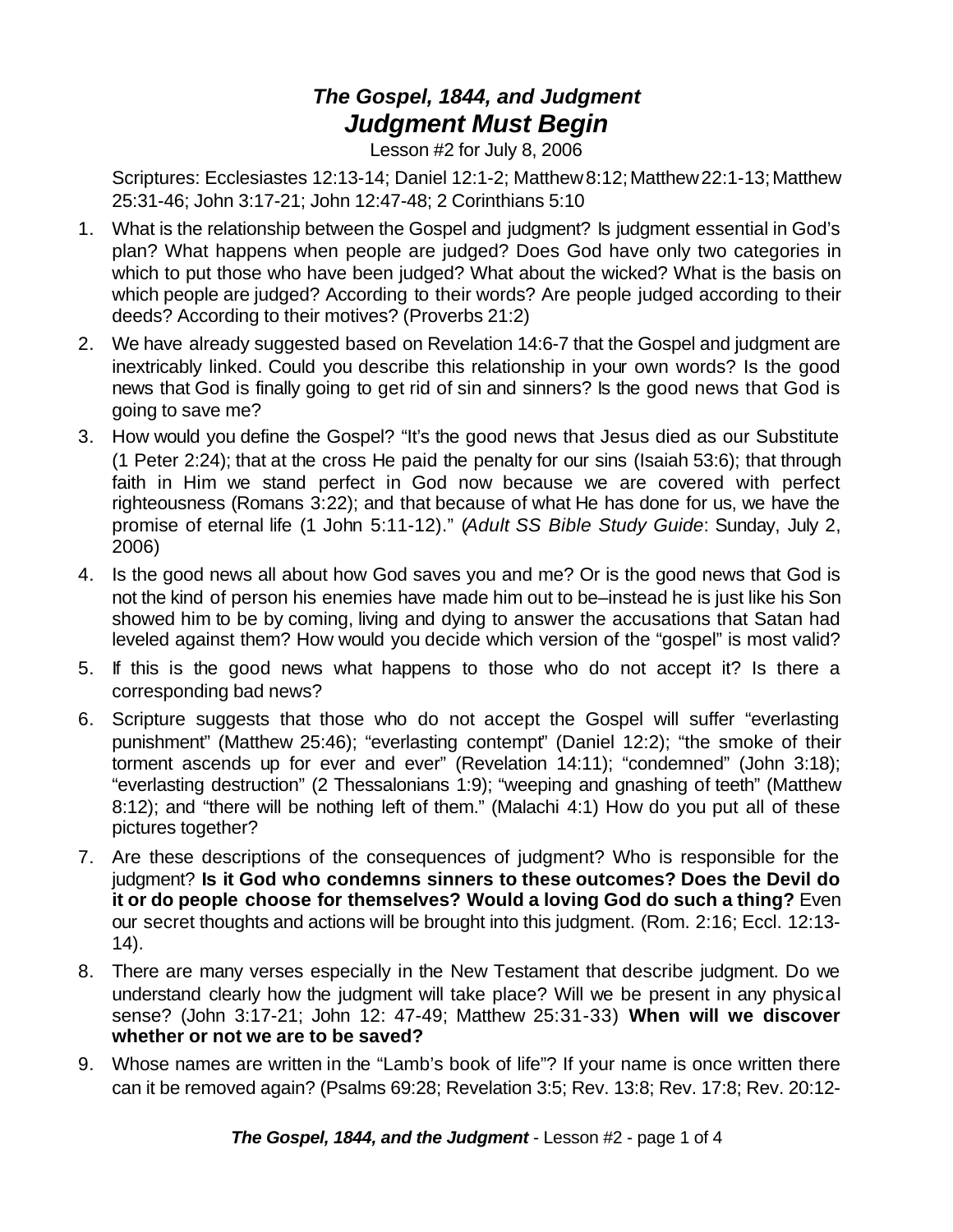15; Rev. 21:27) Will this judgment involved both the dead and the living?

- 10. Read Matthew 25:31-33. When does this parable take place? Is this a part of the preadvent judgment? Or does this judgment take place perhaps at the third coming? Read John 5:29. When are the events of this verse to take place?
- 11. Do our words reveal whether we have "accepted" Jesus Christ or not? What if you say you accept Jesus, but the rest of your words and life deny him?
- 12. Will the wicked and the righteous all be judged at the same time? If not, why not? Are there only two choices as far as consequences to the judgment are concerned: life or death?
- 13. **Many Christians havesuggestedthattheonly question thatreally matters is whether we have accepted Jesus Christ as our Lord.Does this seem to you like a valid basis on which to divide people between eternal life and eternal death? Shouldn't our actions, our words, and our life have some impact on our judgment?**
- 14. Are sinners destroyed in the end because God's wrath is poured out on them? Are they destroyed by the fires of hell? Or do they die because they choose to try to live their lives separated from God?
- 15. There is considerable evidence from Scripture and the spirit of prophecy that Christ died the death of sinners. What can we learn from the death of Christ about how sinners will die? Did Christ die the sinner's death? Did he burn in the fires of hell? Will sinners be crucified?
- 16. Does God need to do something to sin to make it more dangerous or deadly? Or is sinselfdestructive all by itself? Does sin kill people only because it brings down God's wrath?
- 17. Read Matthew 12:36-37: <sup>36</sup> "You can be sure that on Judgement Day everyone will have to give account of every useless word he has ever spoken. <sup>37</sup>Your words will be used to judge you—to declare you either innocent or guilty." (*GNB*) How does this actually work? How does it fit with John 3 and 12 which seem to suggest that we are judged by the truth?
- 18. Is it good news that sin and sinners and Satan will be ultimately destroyed? Does this vindicate God's character? How does this actually work?
- 19. "As Christians, we understand that Jesus was judged and condemned at the cross in our stead. He faced the condemnation for sin that we, otherwise, would have to face ourselves (see Isaiah 53:4-6; Matthew 20:28; Romans 5:8; 2 Corinthians 5:14; Ephesians 5:2; 1 Thessalonians 5:10). As Ellen White expressed it: '**Upon Christ as our substitute and surety was laid the iniquity of us all. He was counted a transgressor, that He might redeem** us from the condemnation of the law. The guilt of every descendant of Adam **waspressinguponHis heart. The wrath ofGod against sin,the terrible manifestation of His displeasure because of iniquity,filled the soul of His Son with consternation. All His life Christ had been publishing to a fallen world the good news of the Father's mercy and pardoning love.Salvation forthe chief of sinners was His theme.But now with the terrible weightof guilt He bears,He cannot see the Father's reconciling face. The withdrawalofthe divine countenance from the Saviour in this hour of supreme anguish pierced His heart with a sorrow that can never be fully understood by man. So great was this agony that His physical pain was hardly felt.'"** *The Desire of Ages* 753.
- 20. When Christians are judged, is the process one of discovering or revealing the truth about how they have lived their lives, or discovering whether they have "confessed Jesus Christ"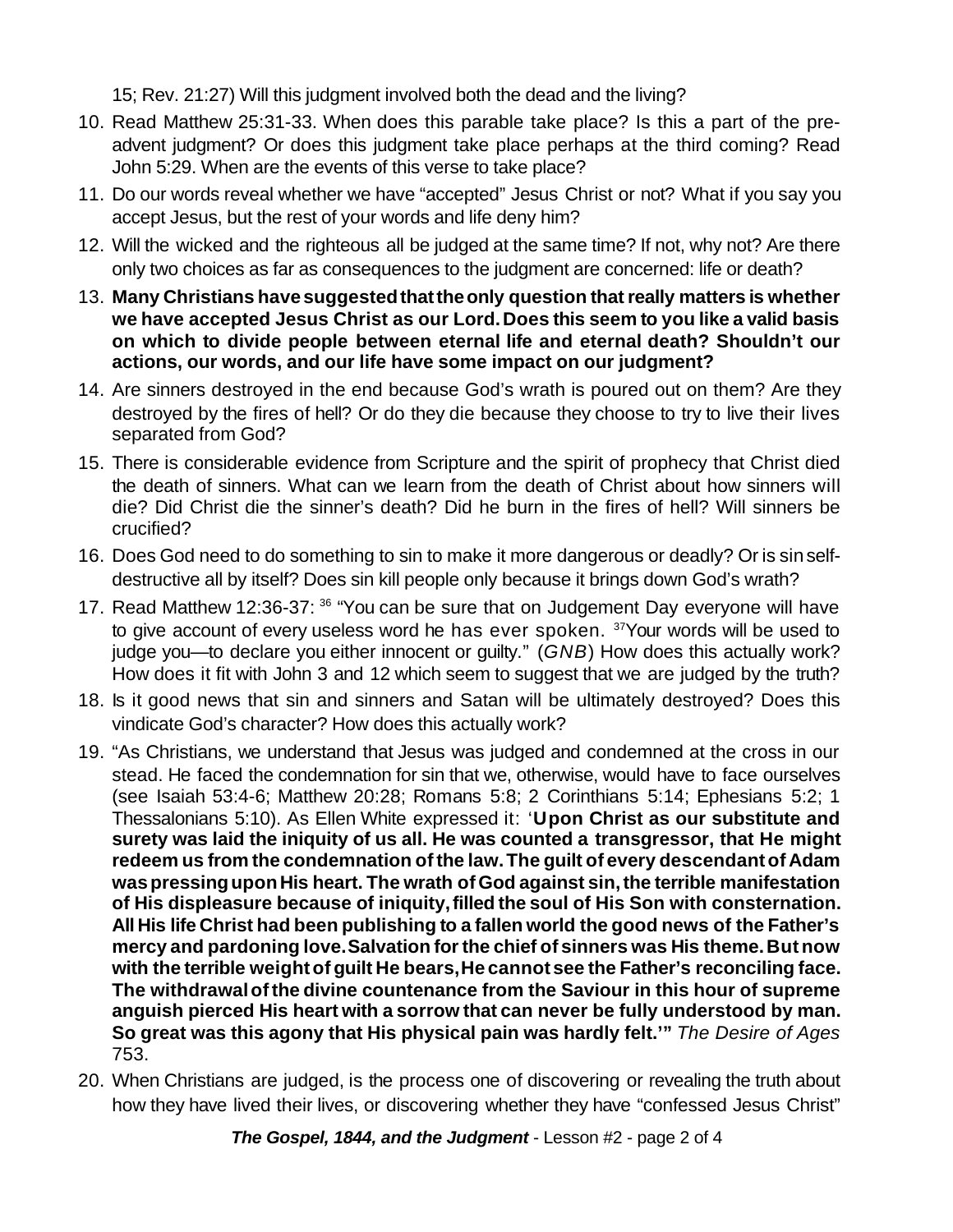despite how they have lived their lives?

- 21. Read Matthew 7:21-23; Romans 14:10; Hebrews 10:30; 1 Peter 4:17.These verses should make itquite clear that God's people are judged. In fact the name Laodicea means "people judged." Does 1 Peter 4:17 suggest thatGod's people will be judged at a different time than the wicked?
- 22. If Jesus understands clearly about the two categories into which we all will be placed, why did he treat us all so kindly, even sinners? How does God feel about sinners? (Hosea 11:7- 8)
- 23. **"One of the great ironies of the Gospel is that we are saved by faith but judged by works."** (*Adult Teacher's SS Bible Study Guide*: p. 23) **Do you agree with this statement? What does it mean to you?**
- 24. Read Revelations 22:11-12. Do these verses suggest that some kind of judgment must take place before the end?
- 25. **What does your understanding of the judgment process say to you about God? Is God trying to include as many people as possible among the saved or is he trying to keep people out of heaven?**
- 26. Read Ecclesiastes 12:13-14. What does it mean to say that "God is going to judge everything we do, whether good or bad, even things done in secret?" Compare Matthew 12:36-37; 1 Peter 1:17; 2 Corinthians 5:10; Revelation 20:12; Compare Matthew 25:31-46.
- 27. **In the judgment do you think it would be more fair for God to judge us by our works or by our motives? Should both be considered? Should God judge us by our words and ignore our actions?**
- 28. **If the onlooking universe is somehow involved in this judgment how do they have opportunity to see our words, our works, and possibly even our thoughts and motives? How does God make these things apparent to them?** See #26)
- 29. **"Only the covering which Christ Himself has provided can make us meet to appear in God's presence. This covering, the robe ofHis own righteousness,Christ will put upon every repenting, believing soul.** 'I counsel thee,' He says, 'to buy of Me . . . white raiment, that thou mayest be clothed, and that the shame of thy nakedness do not appear.' Rev. 3:18.

**"This robe, woven in the loom of heaven, has in it not one thread of human devising.Christ in His humanity wrought out a perfect character, and this character He offers to impart to us.** 'All our righteousness are as filthy rags.' Isa. 64:6. Everything that we of ourselves can do is defiled by sin. But the Son of God 'was manifested to take away our sins; and in Him is no sin.' Sin is defined to be 'the transgression of the law.' 1 John 3:5,4. But [312] Christ was obedient to every requirement of the law. He said of Himself, 'I delight to do Thy will, O My God; yea, Thy law is within My heart.' Ps. 40:8. When on earth, He said to His disciples, 'I have kept My Father's commandments.' John 15:10. **By His perfect obedience He has made it possible for every human being to obey God's commandments.Whenwe submit ourselves to Christ, the heart is united with His heart, the will is merged in His will, the mind becomes one with His mind, the thoughts are brought into captivity to Him; we live His life. This is what it means to be clothed with the garment of His righteousness. Then as the Lord looks upon us He sees,notthe fig-leaf garment, notthe nakedness and deformity of sin, but His**